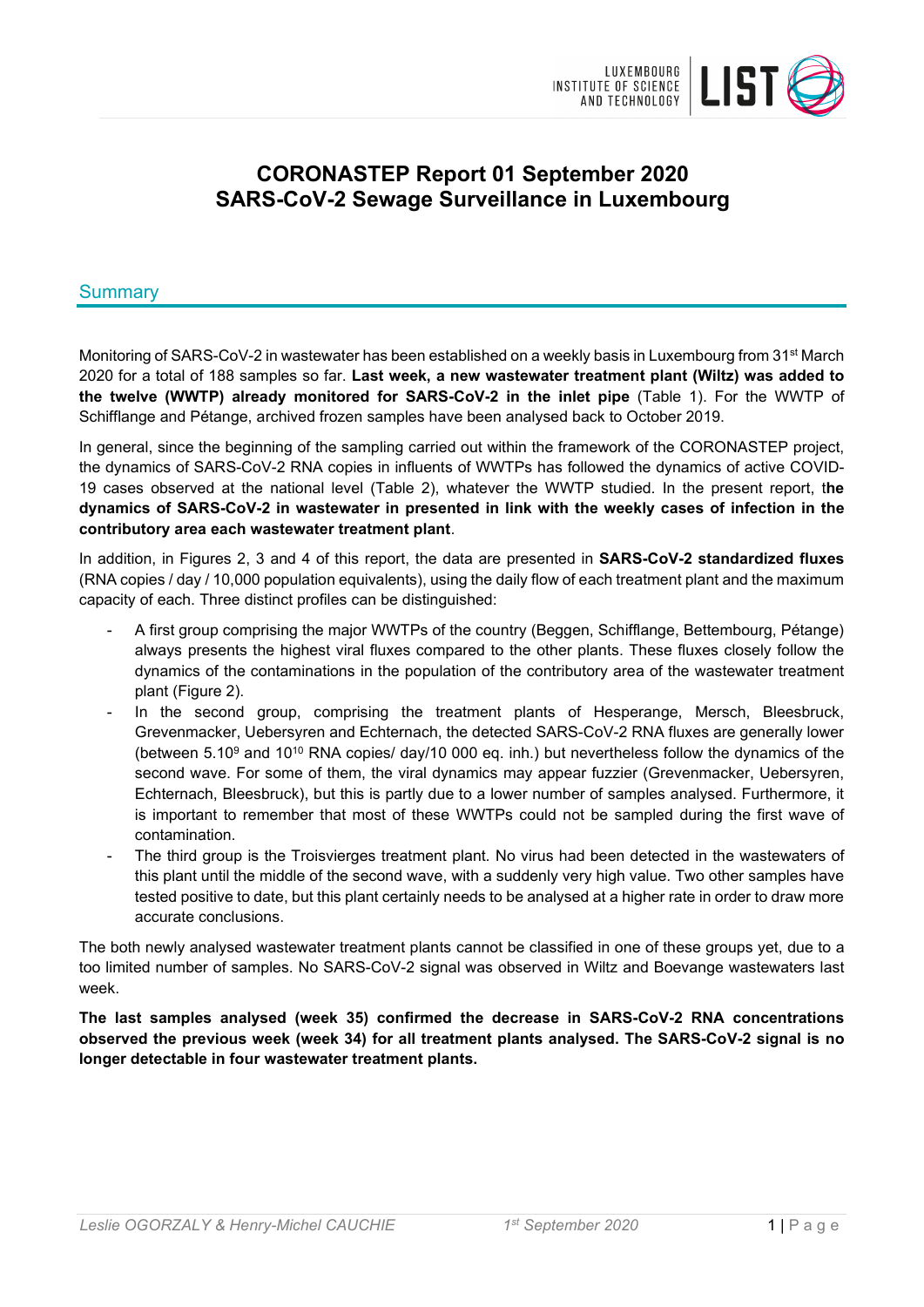

|  |  |  |  |  | Table 1- Timing of sewage sampling |
|--|--|--|--|--|------------------------------------|
|--|--|--|--|--|------------------------------------|

|                                      |                                   |                          |                        |                | 2019           |                    |                   | 2020                                |                           |                |                |                |                           |                           |                 |                           |                           |                         |                           |                           |              |              |                    |                         |            |                           |                    |                           |                    |                           |              |                           |                |
|--------------------------------------|-----------------------------------|--------------------------|------------------------|----------------|----------------|--------------------|-------------------|-------------------------------------|---------------------------|----------------|----------------|----------------|---------------------------|---------------------------|-----------------|---------------------------|---------------------------|-------------------------|---------------------------|---------------------------|--------------|--------------|--------------------|-------------------------|------------|---------------------------|--------------------|---------------------------|--------------------|---------------------------|--------------|---------------------------|----------------|
| Wastewater<br><b>Treatment Plant</b> | Max capacity (eq.<br>inhabitants) | Inhabitants<br>connected | $\frac{4}{1}$<br>Week. | 43<br>Week     | 46<br>Week     | 51<br>Week         | $\omega$<br>Week. | $\overline{ }$<br>Week <sup>-</sup> | Week 9                    | Week 11        | Week 14        | Week 15        | Week 16                   | H<br>Week                 | $^{28}$<br>Week | Week 19                   | Week 20                   | $\overline{21}$<br>Week | Week 22                   | Week 23                   | Week 24      | 25<br>Week   | Week <sub>26</sub> | 27<br>Week              | 28<br>Week | 29<br>Week                | $\rm ^{5}$<br>Week | $\frac{1}{2}$<br>Week     | Week 32            | Week <sub>33</sub>        | Week 34      | Week <sub>35</sub>        | Total samples  |
| Beggen                               | 210000                            | 139731                   |                        |                |                |                    |                   |                                     |                           |                | x              | $\pmb{\times}$ | X                         | $\boldsymbol{\mathsf{x}}$ | $\pmb{\chi}$    | $\boldsymbol{\mathsf{x}}$ | $\pmb{\chi}$              | $\pmb{\mathsf{x}}$      | $\boldsymbol{\mathsf{x}}$ | $\mathsf{x}$              | X            | X            | $\pmb{\mathsf{X}}$ | X                       | X          | $\pmb{\chi}$              | X                  | $\boldsymbol{\mathsf{x}}$ | $\pmb{\mathsf{X}}$ | $\boldsymbol{\mathsf{x}}$ | $\mathsf{x}$ | $\boldsymbol{\mathsf{x}}$ | 22             |
| Bettembourg                          | 95000                             | 53606                    |                        |                |                |                    |                   |                                     |                           |                |                |                |                           |                           |                 |                           | $\boldsymbol{\mathsf{x}}$ | X                       | $\boldsymbol{\mathsf{x}}$ | $\pmb{\chi}$              | x            | x            | $\pmb{\mathsf{x}}$ | x                       | x          | $\boldsymbol{\mathsf{x}}$ | x                  | X                         | $\pmb{\times}$     | $\boldsymbol{\mathsf{x}}$ | $\mathsf{x}$ | x                         | 16             |
| Schifflange                          | 90000                             | 68143                    | $\mathsf{x}$           | x              | x              | $\pmb{\mathsf{x}}$ | X                 | x                                   | X                         | x              | X              | X              | $\boldsymbol{\mathsf{x}}$ | $\boldsymbol{\mathsf{x}}$ | $\pmb{\times}$  | X                         | $\boldsymbol{\mathsf{x}}$ | x                       | $\boldsymbol{\mathsf{x}}$ | X                         | X            | X            | X                  | X                       | X          | $\pmb{\times}$            | X                  | $\boldsymbol{\mathsf{x}}$ | X                  | $\boldsymbol{\mathsf{x}}$ | $\mathsf{x}$ | X                         | 30             |
| Bleesbrück                           | 80000                             | 30930                    |                        |                |                |                    |                   |                                     |                           |                |                |                |                           |                           |                 |                           |                           | x                       | $\boldsymbol{\mathsf{x}}$ | $\mathsf{x}$              | x            | $\mathsf{x}$ | $\mathsf{x}$       | X                       | x          |                           | X                  | $\boldsymbol{\mathsf{x}}$ | X                  | $\boldsymbol{\mathsf{x}}$ | X            | X                         | 14             |
| Mersch                               | 70000                             | 30473                    |                        |                |                |                    |                   |                                     |                           |                |                |                |                           |                           | X               | x                         | $\boldsymbol{\mathsf{x}}$ | X                       | $\boldsymbol{\mathsf{x}}$ | $\pmb{\mathsf{X}}$        | x            | x            | x                  | x                       | x          | x                         | X                  | X                         | X                  | $\mathsf{x}$              | $\mathsf{x}$ | X                         | 18             |
| Pétange                              | 50000                             | 59481                    | $\mathsf{x}$           | x              | x              | X                  | x                 | X                                   | $\boldsymbol{\mathsf{x}}$ | x              |                |                |                           |                           | X               | x                         | X                         | X                       | X                         | $\boldsymbol{\mathsf{x}}$ | X            | X            | x                  | x                       | X          | x                         | x                  | X                         | X                  | X                         | X            | $\boldsymbol{\mathsf{x}}$ | 26             |
| Hesperange                           | 36000                             | 15479                    |                        |                |                |                    |                   |                                     |                           |                |                |                |                           |                           | $\pmb{\times}$  | x                         | $\boldsymbol{\mathsf{x}}$ | X                       | $\pmb{\chi}$              | $\pmb{\mathsf{X}}$        | x            | x            | X                  | X                       | X          | X                         | X                  | $\boldsymbol{\mathsf{x}}$ | X                  | $\boldsymbol{\mathsf{x}}$ | $\mathsf{x}$ | $\pmb{\chi}$              | 18             |
| Echternach                           | 36000                             | 7499                     |                        |                |                |                    |                   |                                     |                           |                |                |                |                           |                           |                 |                           |                           |                         |                           |                           | x            |              |                    |                         | X          | $\boldsymbol{\mathsf{x}}$ | X                  | $\boldsymbol{\mathsf{x}}$ | $\pmb{\chi}$       | $\boldsymbol{\mathsf{x}}$ | $\mathsf{x}$ | x                         | 9              |
| Uebersyren                           | 35000                             | 18600                    |                        |                |                |                    |                   |                                     |                           |                |                |                |                           |                           |                 |                           |                           |                         | $\pmb{\mathsf{X}}$        |                           | x            |              | X                  |                         | X          | X                         | X                  | $\boldsymbol{\mathsf{x}}$ | X                  | $\boldsymbol{\mathsf{x}}$ | $\mathsf{x}$ | x                         | 11             |
| Grevenmacher                         | 47000                             | 9835                     |                        |                |                |                    |                   |                                     |                           |                |                |                |                           |                           |                 |                           |                           |                         | $\mathsf{x}$              |                           | $\mathsf{x}$ |              | $\mathsf{x}$       |                         | X          | X                         | X                  | $\boldsymbol{\mathsf{x}}$ | X                  | $\mathsf{x}$              | $\mathsf{x}$ | X                         | 11             |
| Troisvierges                         | 5000                              | 3411                     |                        |                |                |                    |                   |                                     |                           |                |                |                |                           |                           |                 |                           |                           | X                       | $\boldsymbol{\mathsf{x}}$ | $\boldsymbol{\mathsf{x}}$ | x            | x            |                    |                         | X          |                           | x                  | x                         | X                  |                           | $\mathsf{x}$ |                           | 10             |
| Boevange / Attert                    | 15000                             | 1170                     |                        |                |                |                    |                   |                                     |                           |                |                |                |                           |                           |                 |                           |                           |                         |                           |                           |              |              |                    |                         |            |                           |                    |                           |                    |                           | X            | x                         | $\overline{2}$ |
| Wiltz                                |                                   | 6944                     |                        |                |                |                    |                   |                                     |                           |                |                |                |                           |                           |                 |                           |                           |                         |                           |                           |              |              |                    |                         |            |                           |                    |                           |                    |                           |              | x                         | $\mathbf{1}$   |
| <b>Total</b>                         | 769000                            | 445302                   | $\overline{2}$         | $\overline{2}$ | $\overline{2}$ | $\overline{2}$     | $\overline{2}$    | $\mathbf{2}$                        | $\overline{2}$            | $\overline{2}$ | $\overline{2}$ | $\overline{2}$ | $\overline{2}$            | $\mathbf{2}$              | 5               | 5                         | 6                         | 8                       | 10                        | 8                         | 11           | 8            | 9                  | $\overline{\mathbf{z}}$ | 11         | 9                         | 11                 | 11                        | 11                 | 10                        | $12$         | 12                        | 188            |
| Pop Lux (2019)                       |                                   | 613901                   |                        |                |                |                    |                   |                                     |                           |                |                |                |                           |                           |                 |                           |                           |                         |                           |                           |              |              |                    |                         |            |                           |                    |                           |                    |                           |              |                           |                |
|                                      |                                   | 72.54%                   |                        |                |                |                    |                   |                                     |                           |                |                |                |                           |                           |                 |                           |                           |                         |                           |                           |              |              |                    |                         |            |                           |                    |                           |                    |                           |              |                           |                |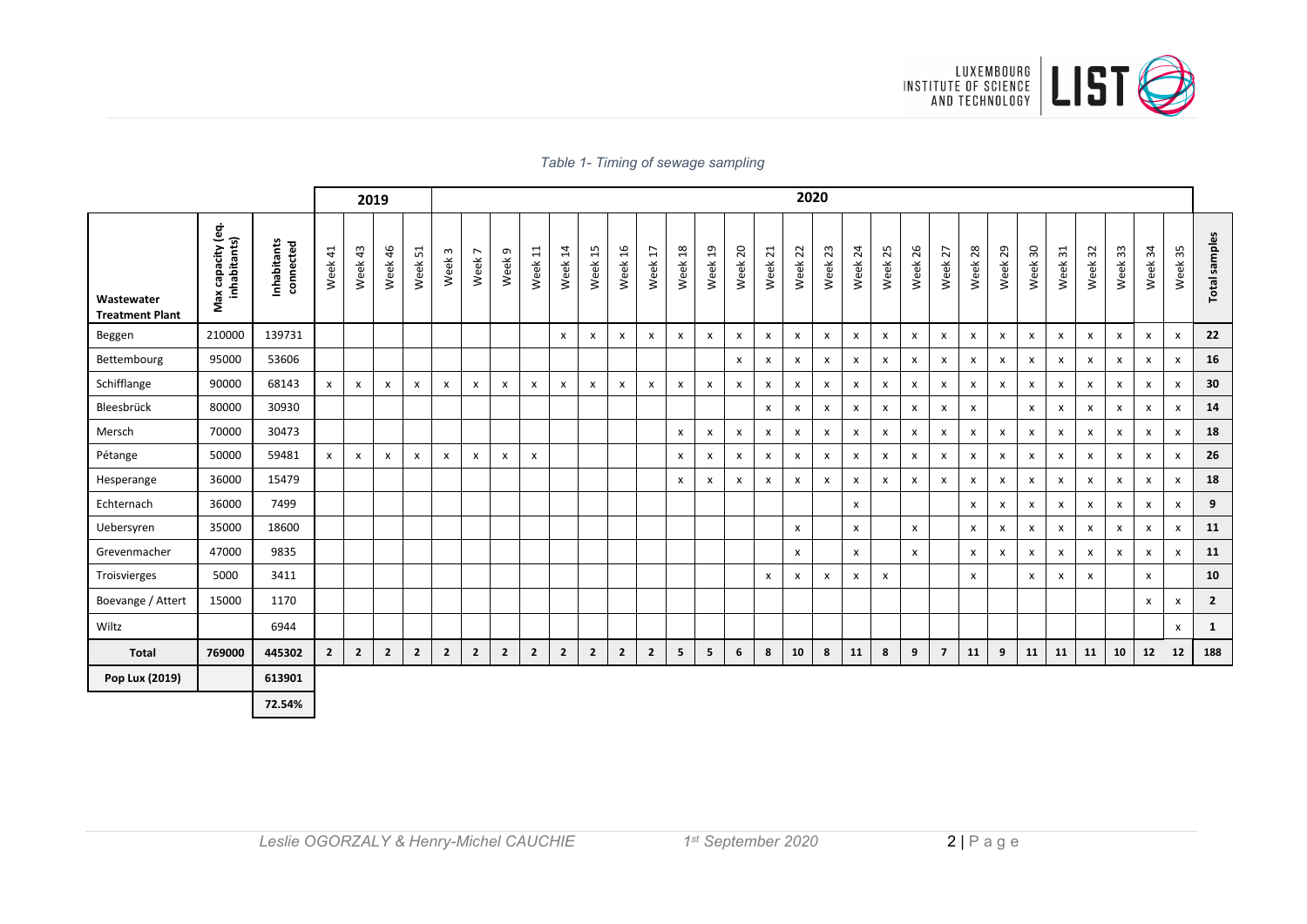

*Table 2 - Summary of the screening of SARS-CoV-2 gene E in 24-h composite samples of incoming wastewater at different WWTP in Luxembourg. White: not tested sample, Green: negative samples for SARS-CoV-2 gene E, Yellow to red: positive samples for SARS-CoV-2 gene E, the intensity of the color is depending to the Ct values (number in the cases).*

|                     |                         |         | 2019<br>2020 |                 |                |                      |                        |                  |           |                        |                                                 |                       |                         |                        |                        |                        |                         |         |             |            |            |                                                                   |                                                             |            |                               |                   |         |                         |                |                                     |            |
|---------------------|-------------------------|---------|--------------|-----------------|----------------|----------------------|------------------------|------------------|-----------|------------------------|-------------------------------------------------|-----------------------|-------------------------|------------------------|------------------------|------------------------|-------------------------|---------|-------------|------------|------------|-------------------------------------------------------------------|-------------------------------------------------------------|------------|-------------------------------|-------------------|---------|-------------------------|----------------|-------------------------------------|------------|
|                     |                         |         |              | Before 1st case |                | 1st wave             |                        |                  |           |                        |                                                 |                       |                         |                        |                        |                        | 2nd wave                |         |             |            |            |                                                                   |                                                             |            |                               |                   |         |                         |                |                                     |            |
| <b>WWTP</b>         | nhabitants<br>connected | Week 41 | Week 43      | 46<br>Week      | ⊣<br>S<br>Week | $\mathsf{m}$<br>Week | $\overline{ }$<br>Week | $\sigma$<br>Week | 吕<br>Week | $\overline{1}$<br>Week | 15<br>Week                                      | $\frac{6}{2}$<br>Week | $\overline{17}$<br>Week | $\frac{8}{18}$<br>Week | $\overline{1}$<br>Week | $\overline{c}$<br>Week | $\overline{21}$<br>Week | Week 22 | 23<br>Week  | 24<br>Week | 25<br>Week | 26<br>Week                                                        | 27<br>Week                                                  | 28<br>Week | 29<br>Week                    | Week 30           | Week 31 | Week 32                 | $33\,$<br>Week | $\overline{3}$<br>Week              | 35<br>Week |
| Beggen              | 139731                  |         |              |                 |                |                      |                        |                  |           |                        | 31.89 33.67 35.02 34.98 36.20 35.95 35.59 35.55 |                       |                         |                        |                        |                        |                         |         |             |            |            |                                                                   | 34.19 35.36 33.76 33.37 33.56 33.34 33.06 32.49 35.79 34.25 |            |                               |                   |         |                         |                |                                     |            |
| Bettembourg         | 53606                   |         |              |                 |                |                      |                        |                  |           |                        |                                                 |                       |                         |                        |                        |                        |                         |         |             |            |            |                                                                   | 34.45 35.26 34.83 33.04 33.99 33.29 32.75 34.40 35.80 35.23 |            |                               |                   |         |                         |                |                                     |            |
| Schifflange         | 68143                   |         |              |                 |                |                      |                        |                  |           |                        | 37.04 36.04 34.04 35.70 35.87 35.16 36.61 35.77 |                       |                         |                        |                        |                        | 35.20                   |         | 36.60       |            |            |                                                                   | 36.65 34.90 34.36 34.59 33.17 34.12 33.18 34.66 34.80 35.68 |            |                               |                   |         |                         |                |                                     |            |
| Bleesbrück          | 30930                   |         |              |                 |                |                      |                        |                  |           |                        |                                                 |                       |                         |                        |                        |                        |                         |         |             |            |            | 33.68 35.26 36.11                                                 |                                                             |            |                               |                   |         |                         |                | 35.41 35.68 35.93 36.54 36.37 35.11 |            |
| Mersch              | 30473                   |         |              |                 |                |                      |                        |                  |           |                        |                                                 |                       |                         |                        | 35.86 36.21            |                        | 35.28                   |         |             |            |            | 34.58 35.05 36.26 36.02 35.61 34.18 35.45 34.74 36.55 36.39       |                                                             |            |                               |                   |         |                         |                |                                     |            |
| Pétange             | 59481                   |         |              |                 |                |                      |                        |                  | 36.13     |                        |                                                 |                       |                         |                        | 35.22 35.03            |                        |                         |         | 36.50 36.18 |            |            | 35.89 33.83 34.50 34.10 32.86 31.94 33.67 33.38 34.08 33.84 34.00 |                                                             |            |                               |                   |         |                         |                |                                     |            |
| Hesperange          | 15479                   |         |              |                 |                |                      |                        |                  |           |                        |                                                 |                       |                         |                        | 36.99 36.13 36.75      |                        |                         |         |             |            |            |                                                                   | 36.00                                                       |            | 36.41 35.57 34.72             |                   |         |                         | 35.81          |                                     | 36.14      |
| Echternach          | 7499                    |         |              |                 |                |                      |                        |                  |           |                        |                                                 |                       |                         |                        |                        |                        |                         |         |             |            |            |                                                                   |                                                             |            | 36.05 35.10 36.69 36.42 36.27 |                   |         |                         |                |                                     | 35.95      |
| Uebersyren          | 18600                   |         |              |                 |                |                      |                        |                  |           |                        |                                                 |                       |                         |                        |                        |                        |                         |         |             |            |            | 35.50                                                             |                                                             |            | 35.86 36.59 35.68             |                   |         | 36.68 34.29             |                |                                     |            |
| Grevenmacher        | 9835                    |         |              |                 |                |                      |                        |                  |           |                        |                                                 |                       |                         |                        |                        |                        |                         |         |             |            |            | 36.26                                                             |                                                             | 35.82      |                               |                   |         | 34.81 35.13 35.81 35.65 |                |                                     |            |
| Troisvierges        | 3411                    |         |              |                 |                |                      |                        |                  |           |                        |                                                 |                       |                         |                        |                        |                        |                         |         |             |            |            |                                                                   |                                                             |            |                               | 31.61 34.75 34.92 |         |                         |                |                                     |            |
| Boevange sur Attert | 1170                    |         |              |                 |                |                      |                        |                  |           |                        |                                                 |                       |                         |                        |                        |                        |                         |         |             |            |            |                                                                   |                                                             |            |                               |                   |         |                         |                | 36.30                               |            |
| Wiltz               | 6944                    |         |              |                 |                |                      |                        |                  |           |                        |                                                 |                       |                         |                        |                        |                        |                         |         |             |            |            |                                                                   |                                                             |            |                               |                   |         |                         |                |                                     |            |
| <b>Total</b>        | 445302                  |         |              |                 |                |                      |                        |                  |           |                        |                                                 |                       |                         |                        |                        |                        |                         |         |             |            |            |                                                                   |                                                             |            |                               |                   |         |                         |                |                                     |            |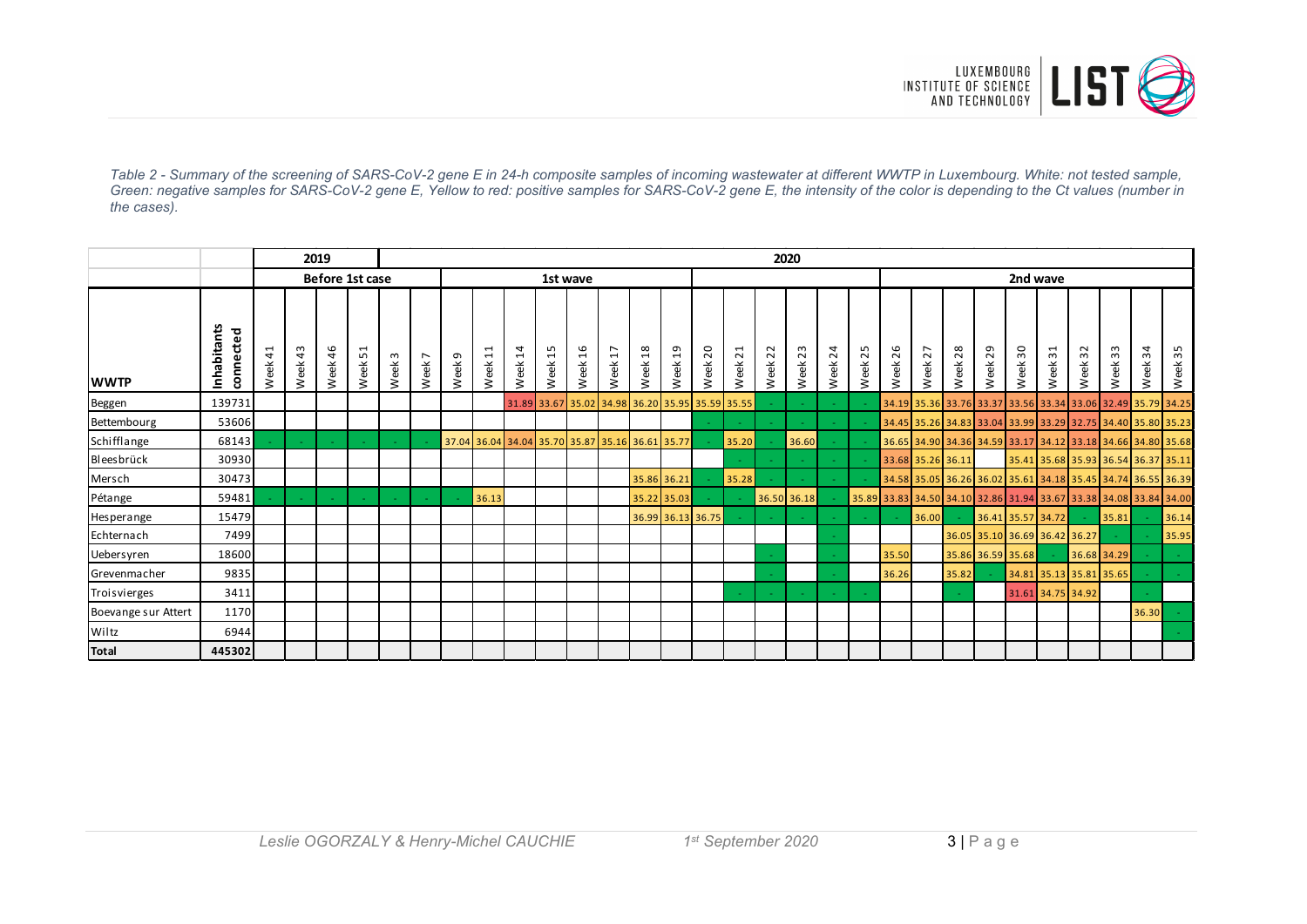

*Figure 1 – Relationship between the SARS-CoV-2 RNA concentration (RNA copies / L of wastewater) estimated by the both distinct RT-qPCR systems targeting the E and N gene, respectively.*



As shown in Figure 1, a good linear relationship (R<sup>2</sup>: 0.92) was obtained between the SARS-CoV-2 RNA concentrations estimated using the E gene and the N gene, respectively. Therefore, in the remainder of this report, only the E gene results will be presented.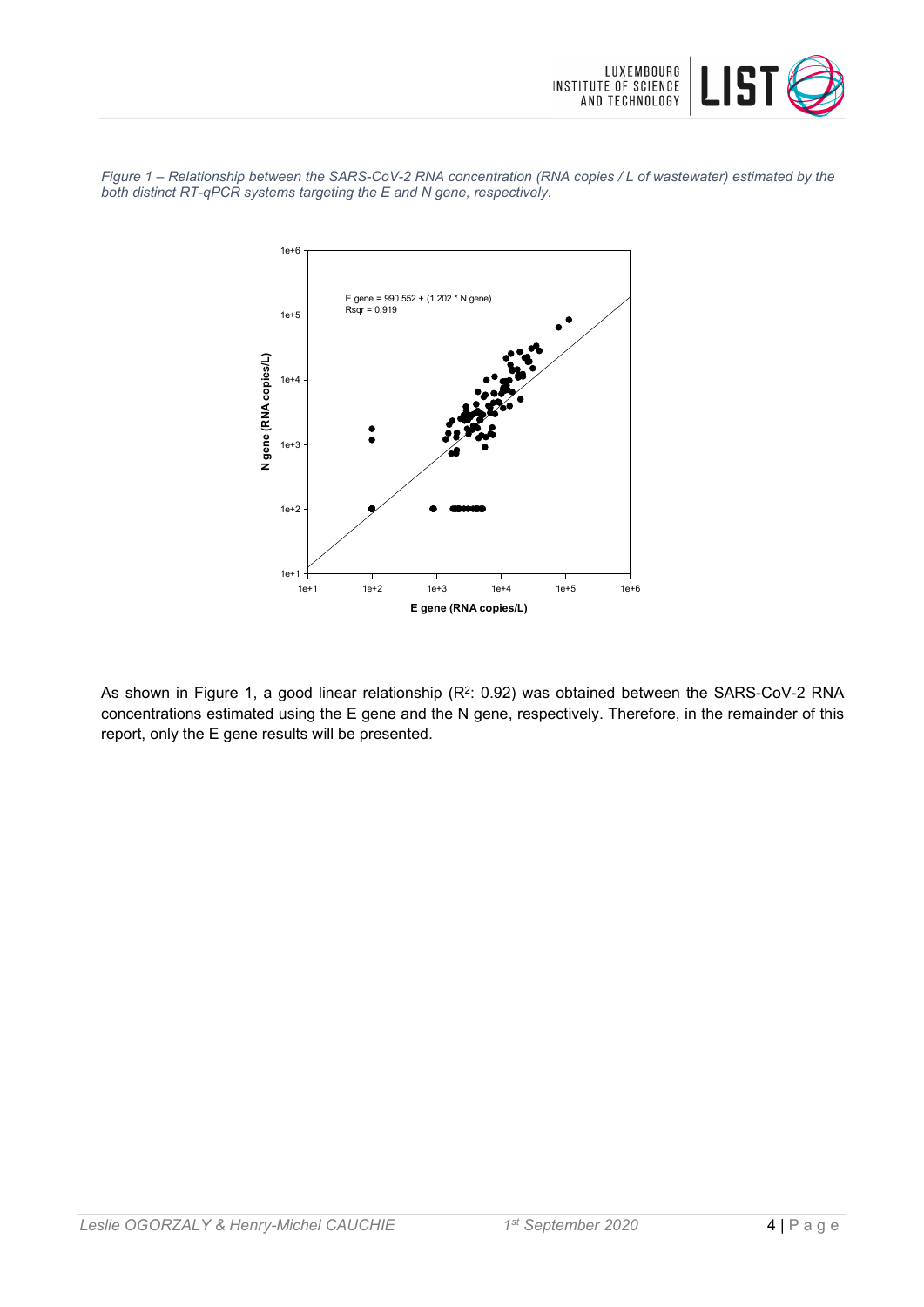









**Bettembourg**

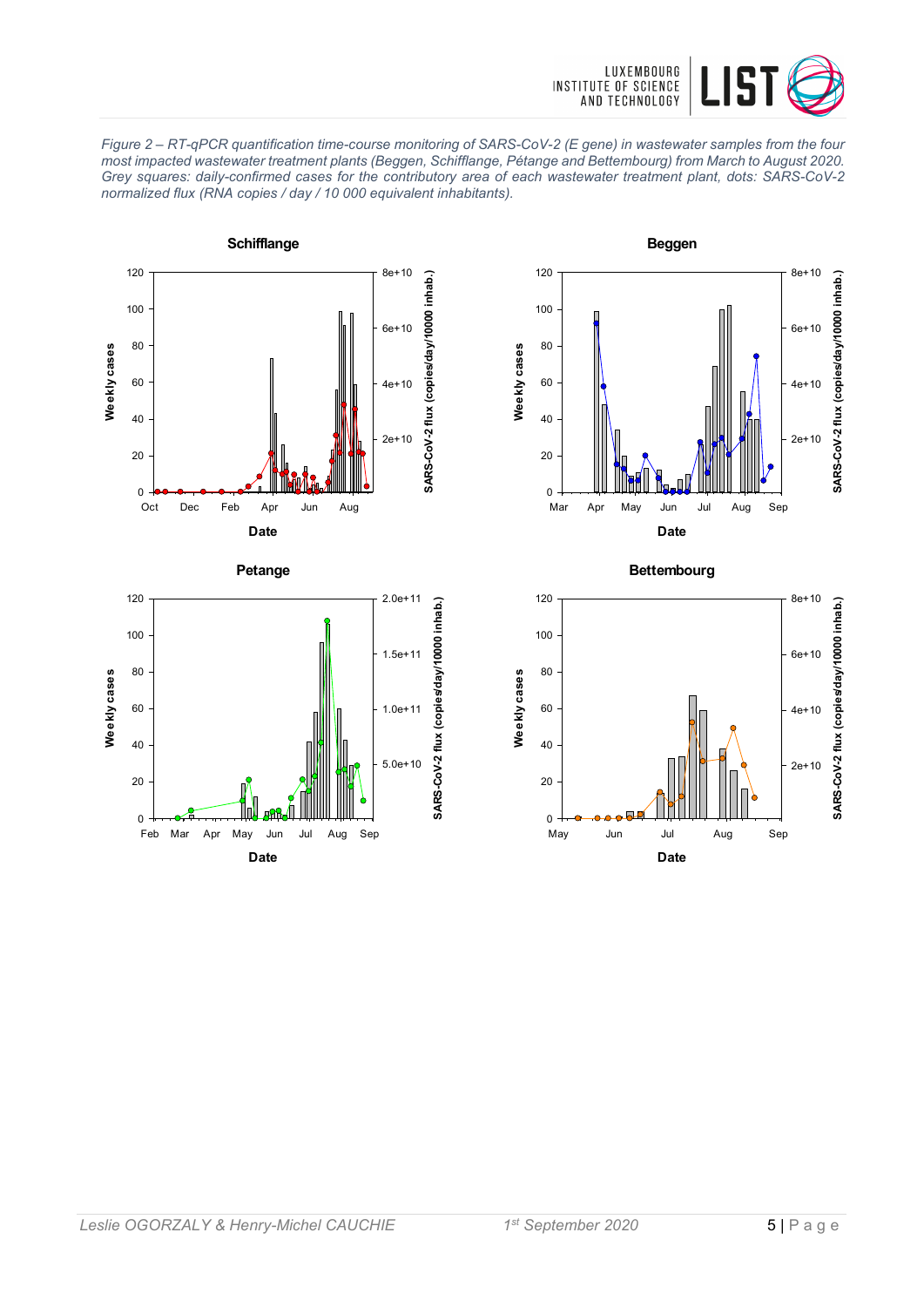

*Figure 3 - RT-qPCR quantification time-course monitoring of SARS-CoV-2 (E gene) in wastewater samples from the less impacted wastewater treatment plants (Mersch,, Hespérange Grevenmacker, Uebersyren, Echternach and Bleesbruck) from March to August 2020. Grey squares: daily-confirmed cases for the contributory area of each wastewater treatment plant, dots: SARS-CoV-2 normalized flux (RNA copies / day / 10 000 equivalent inhabitants).*



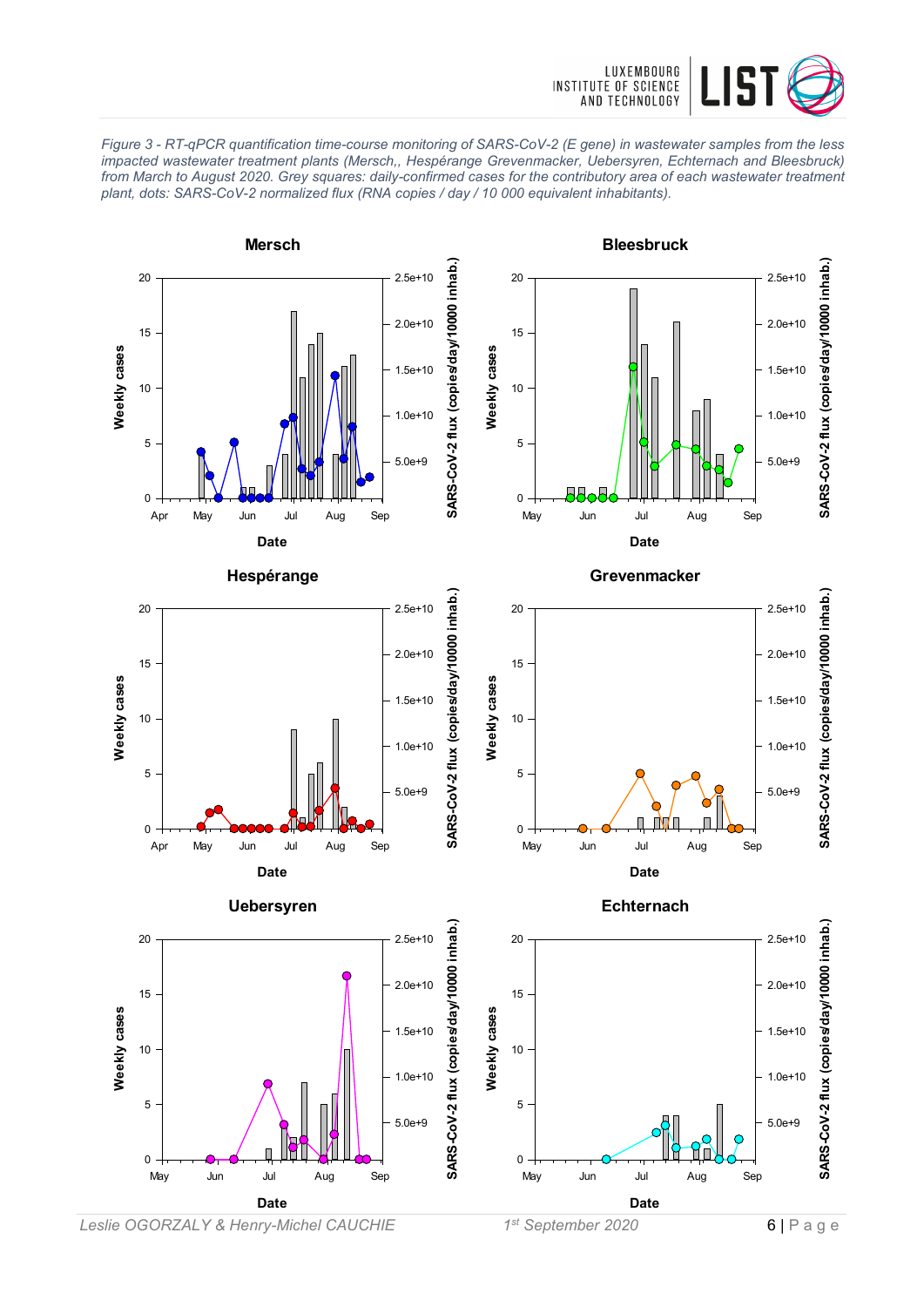

*Figure 4 - RT-qPCR quantification time-course monitoring of SARS-CoV-2 (E gene) in wastewater samples from the Troisvierges Wastewater treatment plant from March to August 2020. Grey squares: daily-confirmed cases for the contributory area of each wastewater treatment plant, dots: SARS-CoV-2 normalized flux (RNA copies / day / 10 000 equivalent inhabitants).*

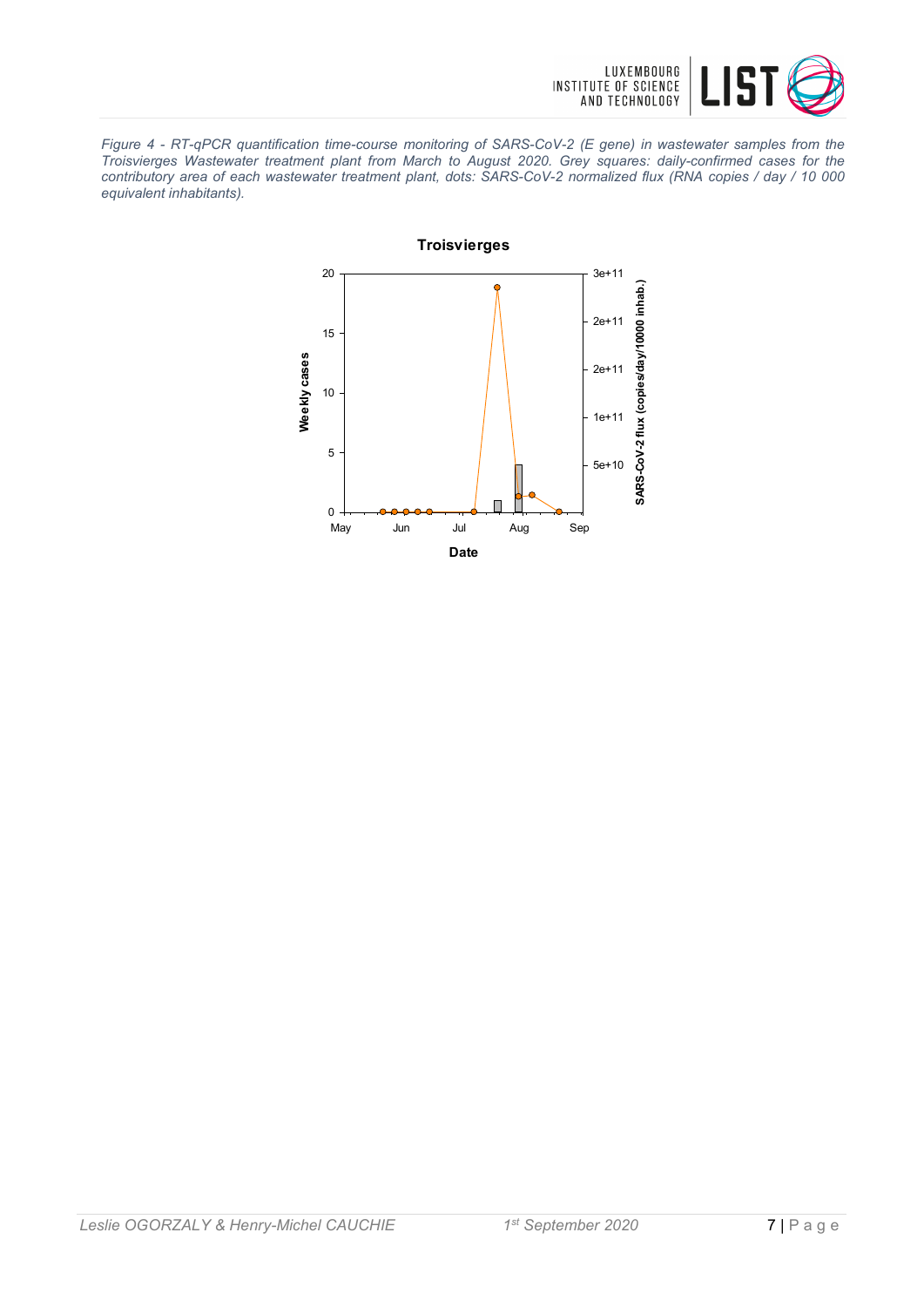## Materials and Methods



#### **Sewage samples**

From March 31<sup>st</sup> to August 13<sup>th</sup>, 2020, up to eleven WWTPs were sampled at the inlet of the plant according to the planning presented in Table 1. The operators of the WWTPs sampled a 24-h composite sample of 96 samples according to your own sampling procedure. Composite sample was stored at 4°C until sample processing.

#### **Sample processing**

The samples were transported to the laboratory at 4°C and viral RNA was isolated on the day of sampling. Larger particles (debris, bacteria) were removed from the samples by pelleting using centrifugation at 2,400 x g for 20 min at 4°C. A volume of 120 mL of supernatant was filtered through Amicon® Plus-15 centrifugal ultrafilter with a cut-off of 10 kDa (Millipore) by centrifugation at 3,220 x g for 25 min at 4°C. The resulting concentrate was collected and 140 µL of each concentrate was then processed to extract viral RNA using the QIAamp Viral RNA mini kit (Qiagen) according to the manufacturer's protocol. Elution of RNA was done in 60 μL of elution buffer.

#### **Real-time One-Step RT-PCR**

Samples are screened for the presence of *Sarbecovirus* (*Coronaviridae, Betacoronaviruses*) and/or SARS-CoV-2 virus RNA by two distinct real-time one-step RT-PCR, one on the E gene (Envelope small membrane protein) and the second on the N gene (nucleoprotein). The E gene real-time RT-PCR can detect *Sarbecoviruses*, i.e. SARS-CoV, SARS-CoV-2 and closely related bat viruses. In the context of the COVID19 pandemic, it can be assumed that only SARS-CoV-2 strains will be detected by this assay given that SARS-CoV virus has been eradicated and other bat viruses do not commonly circulate in the human population. The E gene assay is adapted from Corman et al. [17]. The N gene real-time RT-PCR assay (N1 assay) specifically detects SARS-CoV-2 virus. It is adapted from the CDC protocol[1](#page-7-0). The two primers/probe sets are presented in Table 2. The RTqPCR protocols and reagents were all provided by the LIH.

Each reaction contained 5 μL of RNA template, 5 μL of TaqPath 1-step RT-qPCR MasterMix (A15299, Life Technologies), 0.5 µL of each primer (20 µM) and probe (5 µM) and the reaction volume was adjusted to a final volume of 20 μL with molecular biology grade water. Thermal cycling reactions were carried out at 50 °C for 15 min, followed by 95 °C for 2 min and 45 cycles of 95 °C for 3 sec and 58°C (E gene) or 53°C (N gene) for 30 sec using a Viia7 Real-Time PCR Detection System (Life Technologies). Reactions were considered positive (limit of detection – LOD) if the cycle threshold (Ct value) was below 40 cycles.

#### **Controls**

A non-target RNA fragment commercially available (VetMAX™ Xeno™ IPC and VetMAX™ Xeno™ IPC Assay, ThermoFischer Scientific) was added to the viral RNA extract from sewage concentrates as an internal positive control (IPC). This IPC-RNA is used to control the performance of the RT-qPCR (E gene) and to detect the presence of RT-qPCR inhibitors.

Viral RNA copies quantification of both targeting genes in wastewater samples was performed using RT-qPCR standard curves generated using EDX SARS-CoV-2 Standard (Biorad). This standard is manufactured with synthetic RNA transcripts containing 5 targets (E, N, S, ORF1a, and RdRP genes of SARS-CoV-2, 200,000 copies/mL each).Using such a standard, the limits of quantification (LOQ) of both RT-qPCR assays were estimated to 1 RNA copy per reaction (Figure 1).

<span id="page-7-0"></span><sup>1</sup> https://www.cdc.gov/coronavirus/2019-ncov/downloads/rt-pcr-panel-primer-probes.pdf